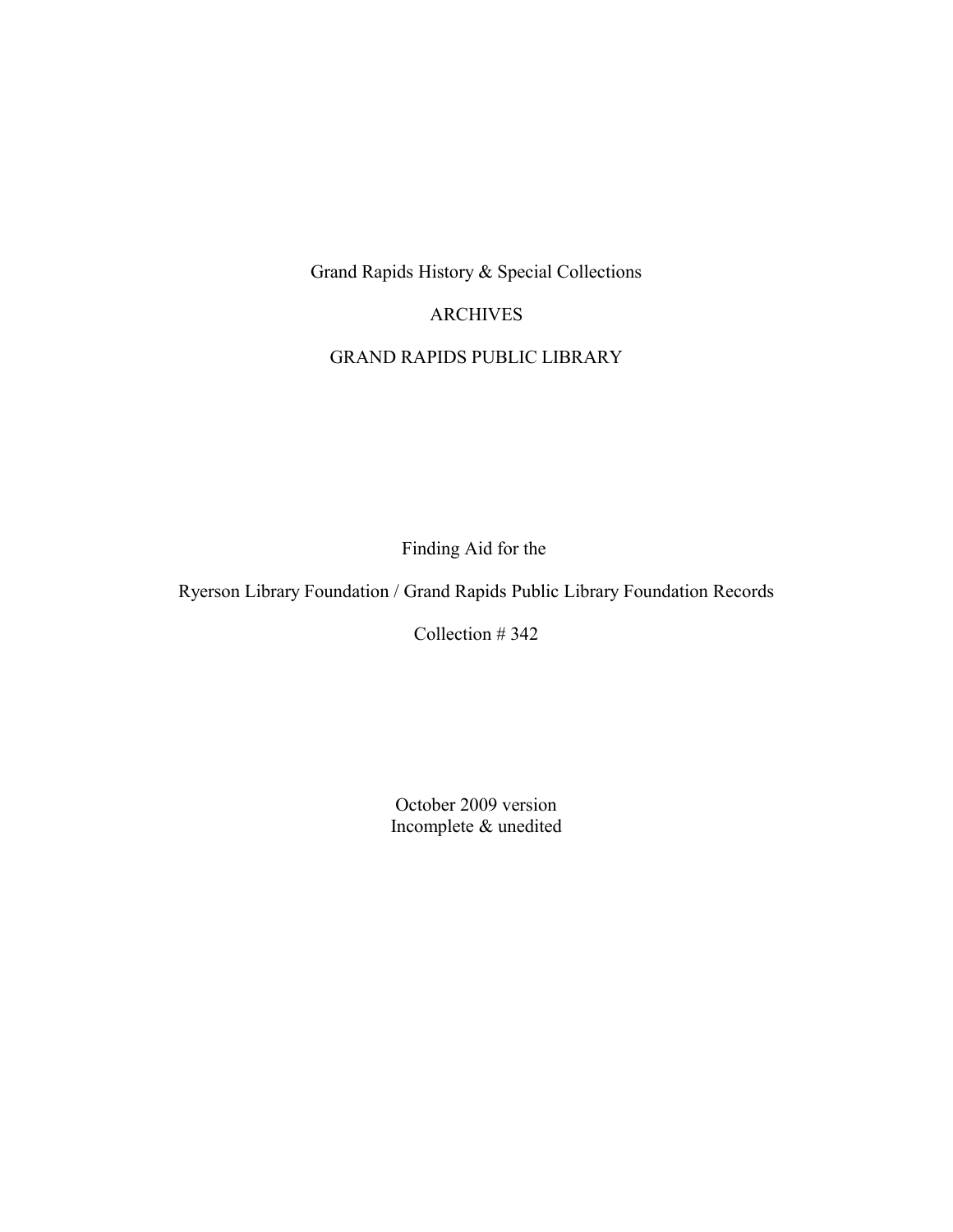#### Abstract

The Ryerson Library Foundation was created in xxxx, primarily as a funding are to the Grand Rapids Public Library. It funds numerous programs and projects within the GRPL system, with the largest endeavor to date being the fund raising for the library building program in the late 1990s to 2003 when the Main Library Building reopened after that major renovation. In the Fall of 2008, the organization changed its name to the Grand Rapids Public Library Foundation.

Most of this collection remains unprocessed at this time.

Collection #: 324 Accession #: 2004.010B ; 2006.001 Donor: Marcie Lewis, Ryerson Library Foundation Span dates: Original processing date: 2004 Size: 8.2 linear ft. (98.0 in.)

Related Collections

Coll. 109, The Grand Rapids Public Library Administrative Archives, may include the same documents or contents related to similar projects, after the date of Ryerson's Foundation in the 1990's.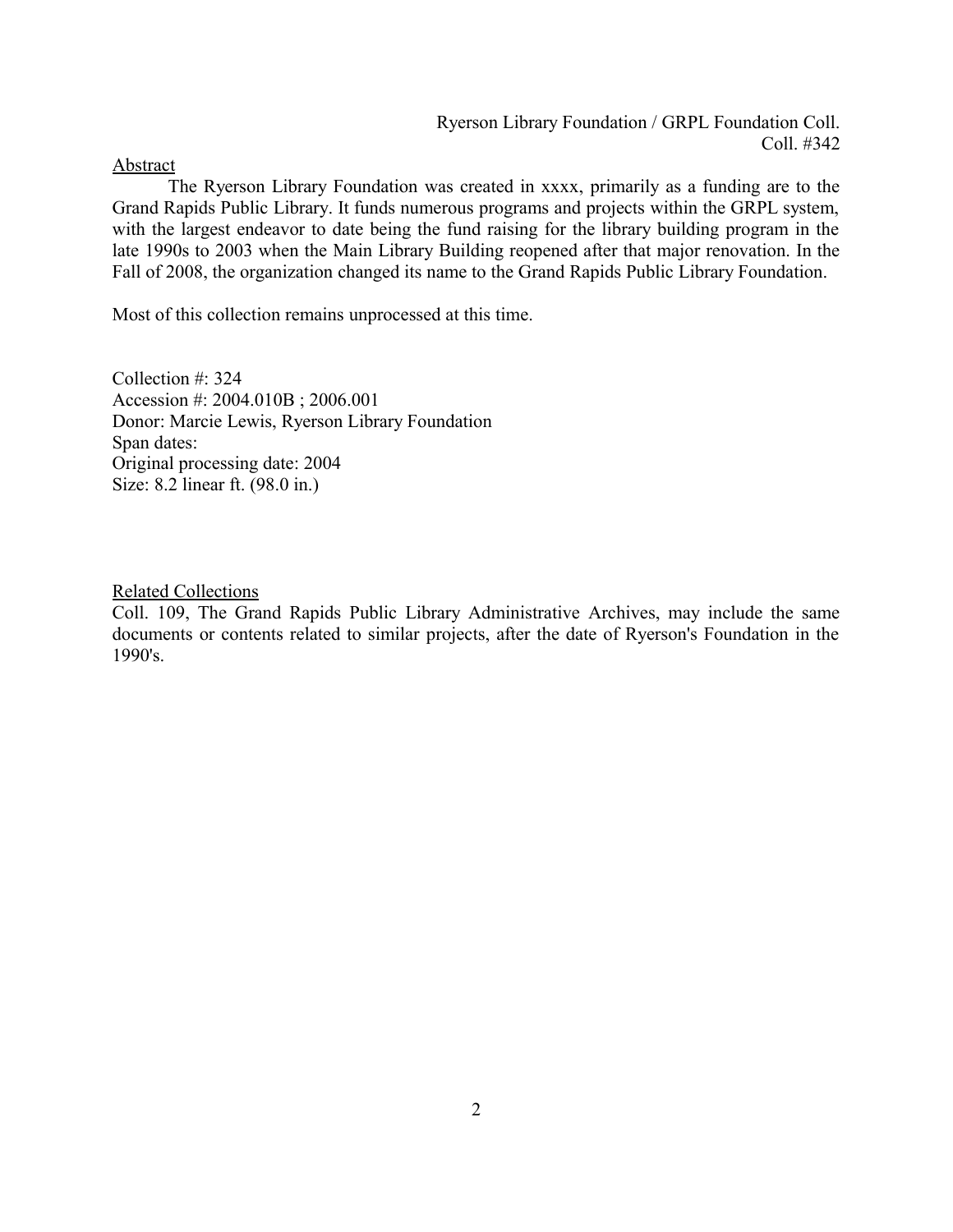| Box Summary |
|-------------|
|             |

|                              | <b>Box Description</b>                                                                                                                                                                                                                                                                                                                                  |  |  |
|------------------------------|---------------------------------------------------------------------------------------------------------------------------------------------------------------------------------------------------------------------------------------------------------------------------------------------------------------------------------------------------------|--|--|
| Box Inventory September 2009 |                                                                                                                                                                                                                                                                                                                                                         |  |  |
|                              |                                                                                                                                                                                                                                                                                                                                                         |  |  |
|                              | Standard                                                                                                                                                                                                                                                                                                                                                |  |  |
|                              | Standard                                                                                                                                                                                                                                                                                                                                                |  |  |
|                              |                                                                                                                                                                                                                                                                                                                                                         |  |  |
|                              | Standard                                                                                                                                                                                                                                                                                                                                                |  |  |
|                              |                                                                                                                                                                                                                                                                                                                                                         |  |  |
| Graphics. 2006.001           | Folio clam                                                                                                                                                                                                                                                                                                                                              |  |  |
|                              | slim                                                                                                                                                                                                                                                                                                                                                    |  |  |
| Boxes 4 & 5 Added 01/03/2006 |                                                                                                                                                                                                                                                                                                                                                         |  |  |
|                              | slim                                                                                                                                                                                                                                                                                                                                                    |  |  |
| 2008.035                     |                                                                                                                                                                                                                                                                                                                                                         |  |  |
|                              |                                                                                                                                                                                                                                                                                                                                                         |  |  |
|                              |                                                                                                                                                                                                                                                                                                                                                         |  |  |
|                              |                                                                                                                                                                                                                                                                                                                                                         |  |  |
|                              |                                                                                                                                                                                                                                                                                                                                                         |  |  |
|                              |                                                                                                                                                                                                                                                                                                                                                         |  |  |
| See Archivist                |                                                                                                                                                                                                                                                                                                                                                         |  |  |
|                              | Cubic                                                                                                                                                                                                                                                                                                                                                   |  |  |
|                              |                                                                                                                                                                                                                                                                                                                                                         |  |  |
|                              |                                                                                                                                                                                                                                                                                                                                                         |  |  |
|                              | Cubic                                                                                                                                                                                                                                                                                                                                                   |  |  |
|                              | Cubic                                                                                                                                                                                                                                                                                                                                                   |  |  |
|                              |                                                                                                                                                                                                                                                                                                                                                         |  |  |
|                              |                                                                                                                                                                                                                                                                                                                                                         |  |  |
|                              |                                                                                                                                                                                                                                                                                                                                                         |  |  |
|                              |                                                                                                                                                                                                                                                                                                                                                         |  |  |
|                              | Description of Contents<br>Annual Reports, Publ.<br><b>Library Publications</b><br>Library Expansion reports, 1987-1995<br>Box added 01/03/2006 2006.001<br>Images & Photos 2006.001<br>Library Board files.<br>2006.001 Main floor plans<br>Fishbeck poster<br>Capital Campaign 2004.010B<br>2004.010B<br>2004.010B<br>2004.010B IN PROCESS, July 2008 |  |  |

| $\mathbf X$     | Unprocessed. 2007.011.2. Inventory. | Cubic    |
|-----------------|-------------------------------------|----------|
| $\mathbf{x}$    | Unprocessed. 2007.011.2 Inventory.  | Standard |
| Added 3/15/2007 |                                     |          |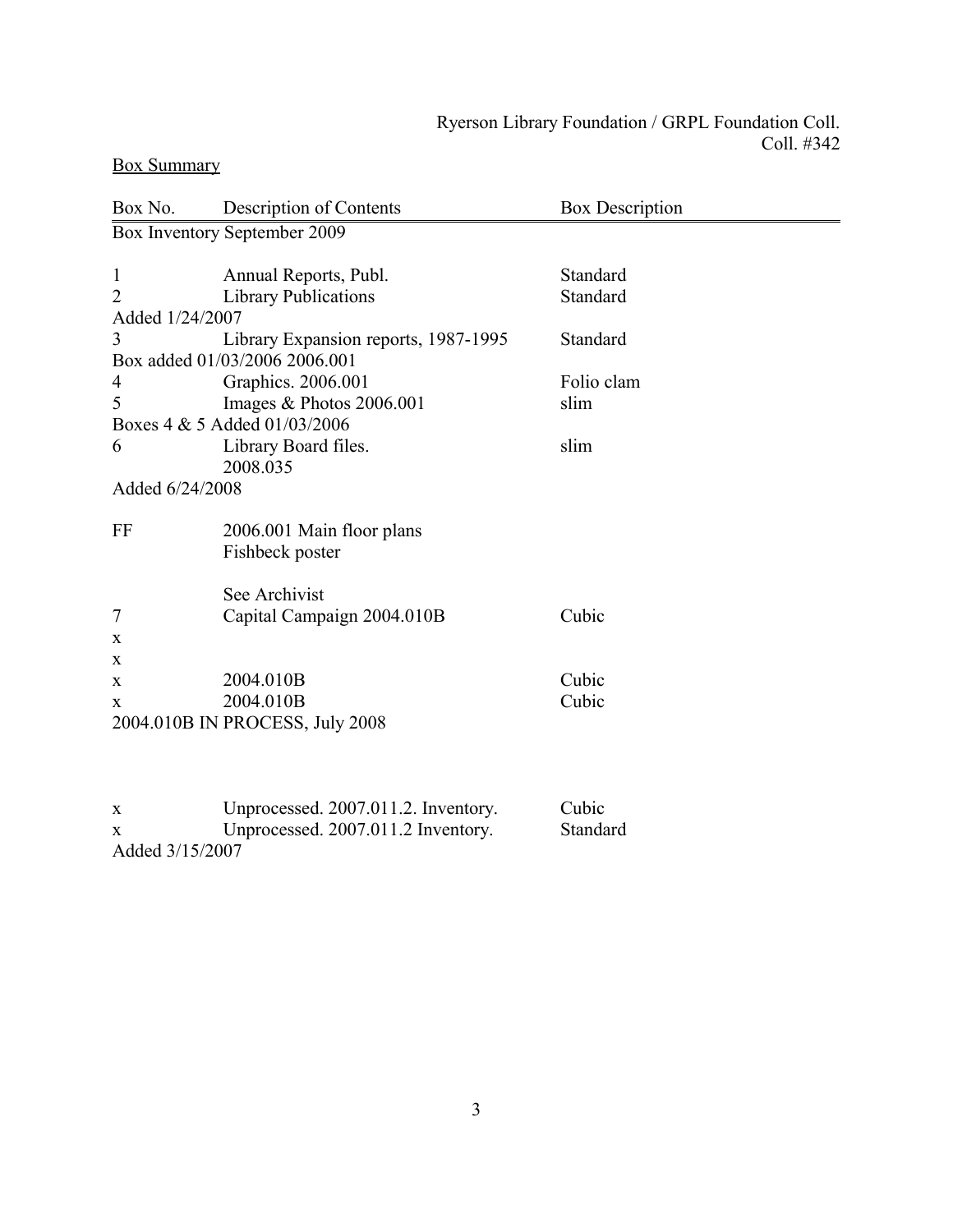**History** Pending

Scope and Content Pending

Series Descriptions

**Series I. History**

### **Series II. Documents**

**Subseries. Capital Campaign.**

#### **Series III. Publications**

**Series IV. Project Documents.**

**Series V. Images & Photographs.**

**Series VI. Library Board.**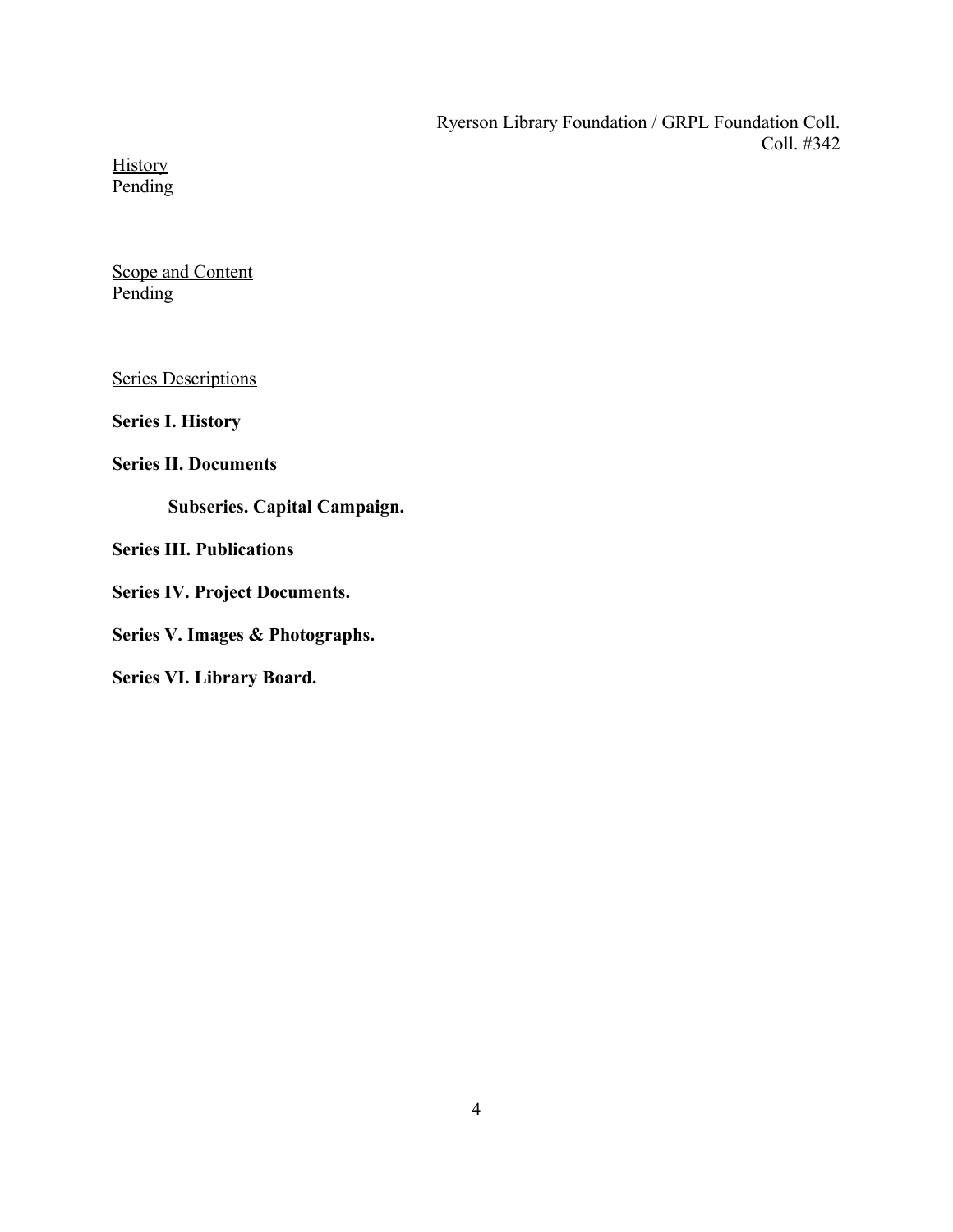**Contents** 

Box Folder Description

### **Series I. History**

**Series II. Documents** Library Strategic Plans x x Strategic Directions, 2006-2011<br>2007.011 Added 1/2 Added 1/24/2007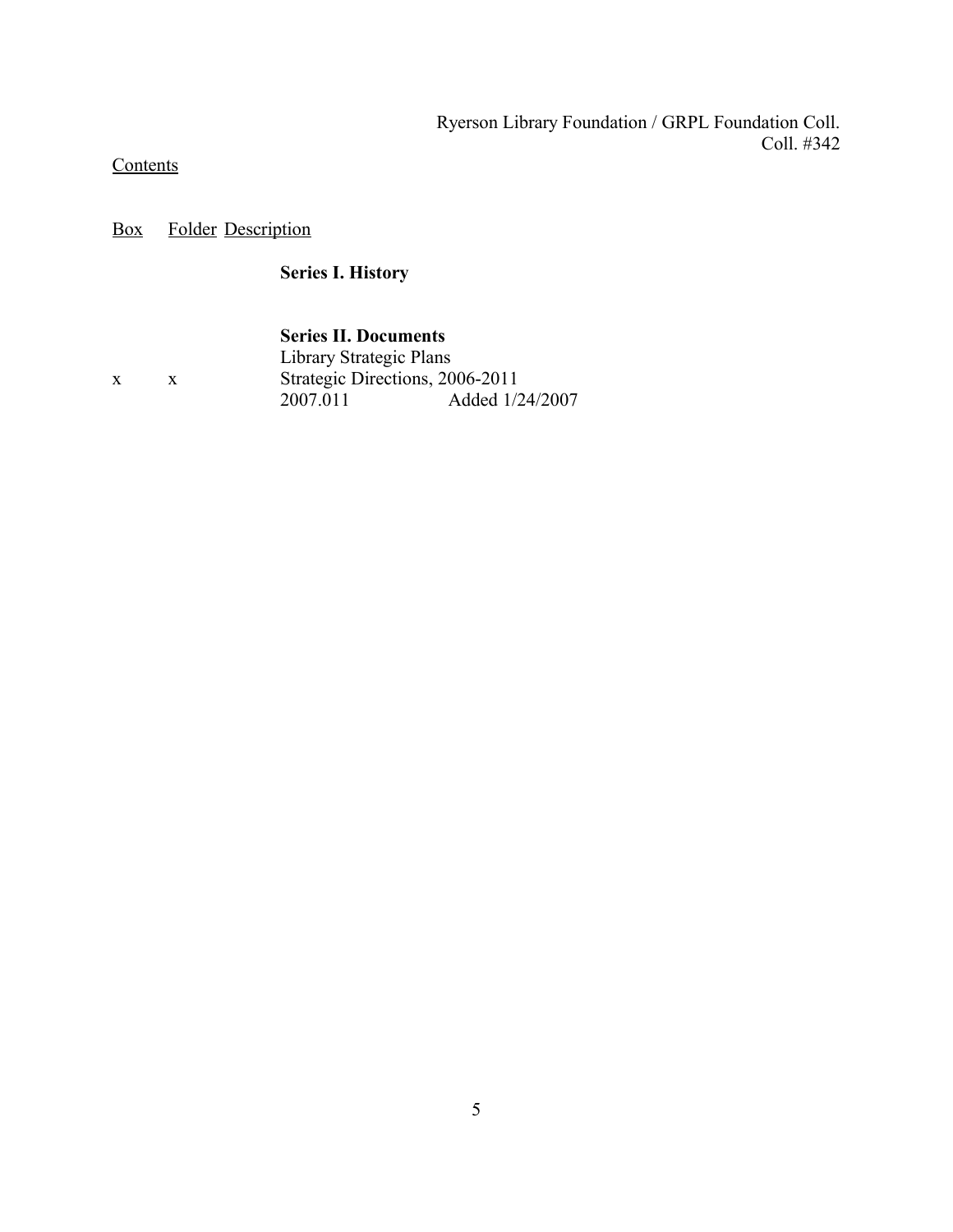|              |             | <b>Series III. Publications</b>                                                                       |                  |                                                                                                                                              |
|--------------|-------------|-------------------------------------------------------------------------------------------------------|------------------|----------------------------------------------------------------------------------------------------------------------------------------------|
|              |             | <b>Annual Reports</b>                                                                                 |                  |                                                                                                                                              |
| $\mathbf{1}$ | $\mathbf X$ | 1992/1993<br>1994                                                                                     | 2006.001         | Added 01/03/2006                                                                                                                             |
| 1            | $\mathbf X$ | 1994 c.2<br>1995<br>1996<br>1997<br>1998<br>1999                                                      | $00.$ [5335].1   | Added 1/28/2008                                                                                                                              |
| $\mathbf{1}$ | X           | 2006.001<br>2000<br>2001<br>2002<br>2003<br>2004<br>c.1<br>2004.010b<br>c. 2 2006.001                 | Added 01/03/2006 |                                                                                                                                              |
| $\mathbf{1}$ | X           | 2005                                                                                                  |                  |                                                                                                                                              |
| $\mathbf{1}$ | $\mathbf X$ | 2008? Created in the style of a checkbook.<br>in use.                                                 |                  | Difficult to recognize as an annual report from its physical format; fragile                                                                 |
|              |             | <b>Ryerson Reader (newsletter)</b>                                                                    |                  |                                                                                                                                              |
| $\mathbf{1}$ | $\mathbf X$ | Fall 2005<br>2007.011                                                                                 | Added 1/24/2007  |                                                                                                                                              |
|              |             |                                                                                                       |                  |                                                                                                                                              |
| 1            | $\mathbf X$ | Our Library: A Gift to the Generations<br>RE: Writing contest winners.<br>libraries after renovation. |                  | Initial pages of the publication include images of the new library $\&$ branch                                                               |
| $\mathbf{1}$ | $\mathbf X$ | imprinted.                                                                                            |                  | Presentation Copy of the same publication, wrapped in leather, an<br>contained in a special case of white plastic, with rendering of library |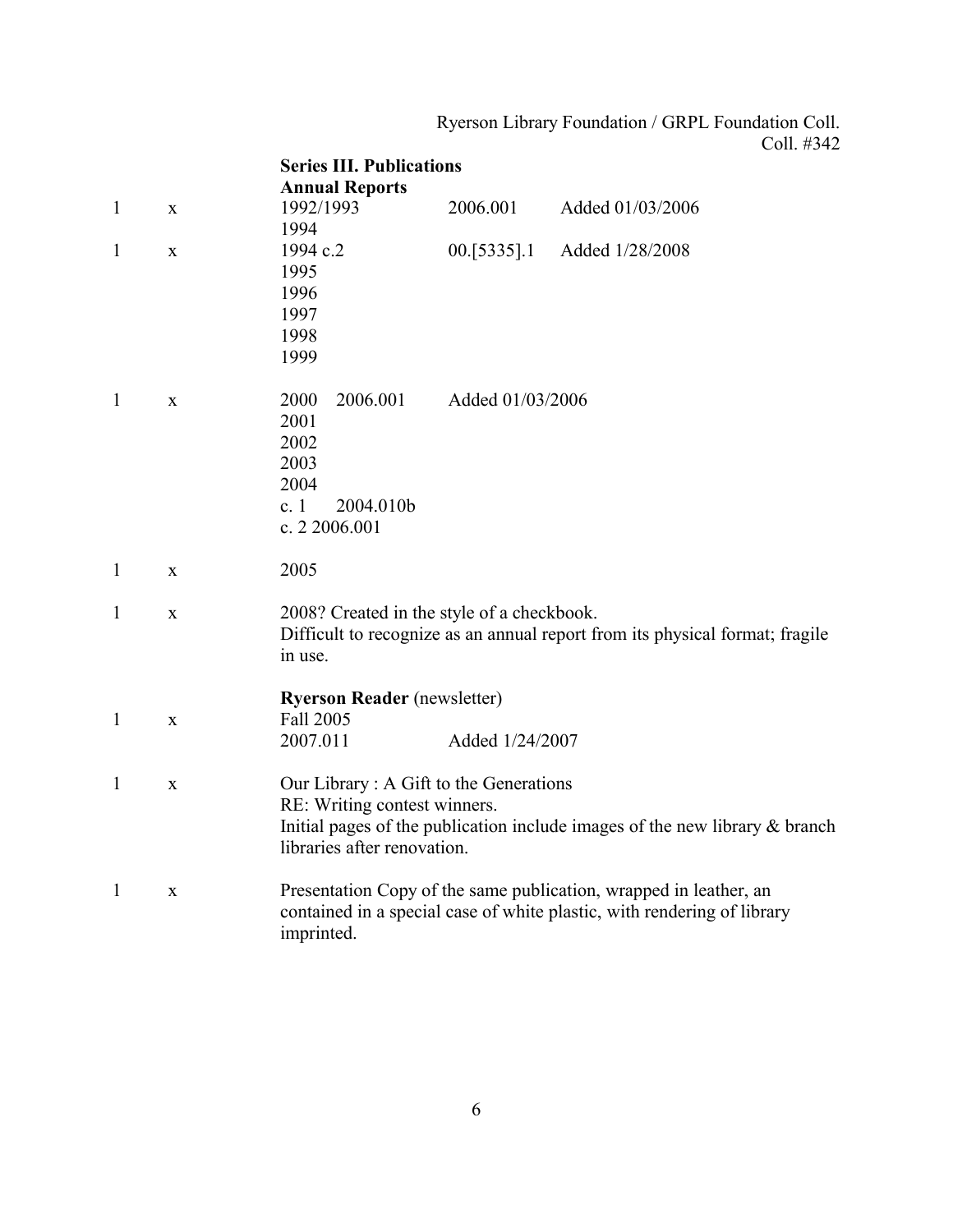|        |             | Ryerson Library Foundation / GRPL Foundation Coll.<br>Coll. #342                                                                                                                                                                                                                                                           |
|--------|-------------|----------------------------------------------------------------------------------------------------------------------------------------------------------------------------------------------------------------------------------------------------------------------------------------------------------------------------|
| X      | $\mathbf X$ | <b>Series IV. Projects documentation</b><br><b>Capital Campaign</b><br>Library Building Program / Renovation, 1987-<br>Main Library Planning Study, Grand Rapids Public Library / Osler-Milling<br>Architects, Inc., Ann Arbor, Michigan. 21 October 1987.<br>2006.001<br>Added 01/03/2006<br>Includes folded floor plans. |
| X      | X           | A Masterplan for the Grand Rapids Public Library / prepared by Aaron<br>Cohen Association, Croton-on-Hudson, N.Y. Nov. 1989.<br>c.1-2 $2006.001$<br>Added 01/03/2006                                                                                                                                                       |
| X<br>X | X<br>X      | Budget Analysis for Grand Rapids Public Library Renovation / Expansion<br>/ Triangle Associates, Inc. Apr. 1995.<br>2006.001<br>Added 01/03/2006<br>c.1<br>c <sub>2</sub><br>Each copy accompanied by [Addendum] correspondence:<br>May 17, 1995 c. 1-2 Added 01/03/2006<br>June 2, 1995 c. 1-2<br>Feb. 8, 1996 c. 1-2     |
| X      | $\mathbf X$ | Budget Analysis Update for the Grand Rapids Public Library Renovation /<br>Expansion, May 17, 1995 (10 copies)<br>2006.001<br>Added 01/03/2006                                                                                                                                                                             |
| X      | $\mathbf X$ | [Plans] Grand Rapids Public Library / Triangle Associates, Inc., Apr. 28,<br>1995.<br>2006.001<br>2 sets of 7 drawings Added 01/03/2006<br>Includes:<br>$1 - C.1 - 2$<br><b>Basement</b><br>1/1R<br>2/2R<br>3/3R<br>$\overline{4}$<br>Section                                                                              |
| X      | $\mathbf X$ | A Library Building Program for the Grand Rapids Main Library, Grand<br>Rapids, Michigan: A Library Building Program / prepared by Providence<br>Associates, Inc., Library Planners & Consultants, Denton, Texas. May<br>1995<br>2006.001<br>Added 01/03/2006                                                               |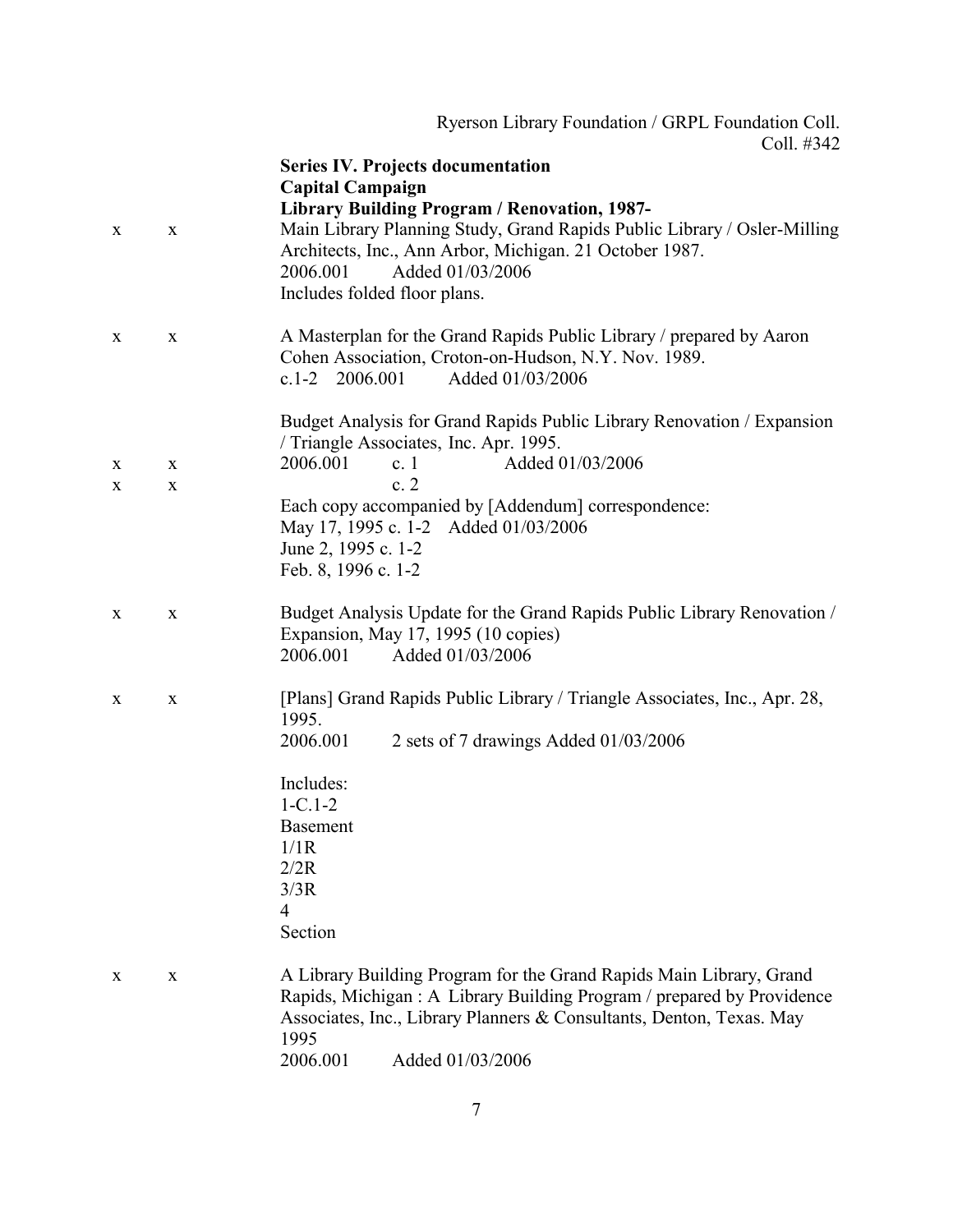|             |             | Ryerson Library Foundation / GRPL Foundation Coll.<br>Coll. #342                                                                                                                                                                                                                                                                                                                       |
|-------------|-------------|----------------------------------------------------------------------------------------------------------------------------------------------------------------------------------------------------------------------------------------------------------------------------------------------------------------------------------------------------------------------------------------|
|             |             | <b>Series IV. Projects documentation</b>                                                                                                                                                                                                                                                                                                                                               |
| X           | $\mathbf X$ | <b>Capital Campaign</b><br>Library Building Program / Renovation, 1987-<br>A Library Building Program for the Grand Rapids Main Library, Grand<br>Rapids, Michigan: Library Building Study / prepared by Providence<br>Associates, Inc., Library Planners & Consultants, Denton, Texas. May<br>1995<br>2006.001<br>Added 01/03/2006                                                    |
| FF          | $\mathbf X$ | Graphics<br>Library Exterior Renovation / FTC & H, Fishbeck, Thompson, Carr &<br>Huber, Inc.<br>Poster on foamcore, oversized.<br>2 images, with the 1960's/1970's library building on left and post<br>renovation Keeler Wing on the right, view at Fountain & Bostwick.<br>Added 01/03/2006<br>2006.001                                                                              |
| X           | $\mathbf X$ | Gift to the Generations Fund Raising flyer<br>2 PMT's [photographic master transfer] back & front, and flyer made from<br>the master.<br>Rendering of proposed new building with the cone roofs on the towers.<br>Original illustration, marker? on paper. Formerly attached to a white<br>board w tape, w some stickiness still present near the top.<br>Added 01/03/2006<br>2006.001 |
| X           | $\mathbf X$ | Gift to the Generations Fund Raising flyer<br>Flyer only.<br>This version includes a rendering of the latest plans for Main, without<br>the cone roofs on the towers.                                                                                                                                                                                                                  |
| $\mathbf X$ | $\mathbf X$ | Color laser photocopy or print of Ryerson Building entrance, n.d.<br>2006.001<br>Added 01/03/2006                                                                                                                                                                                                                                                                                      |
| X           | $\mathbf X$ | Floor plans on foamcore.<br>Original Ryerson Building, [1904] floor plans<br><b>Basement</b><br><b>First Floor</b><br>Second floor<br>2006.001<br>Added 01/03/2006                                                                                                                                                                                                                     |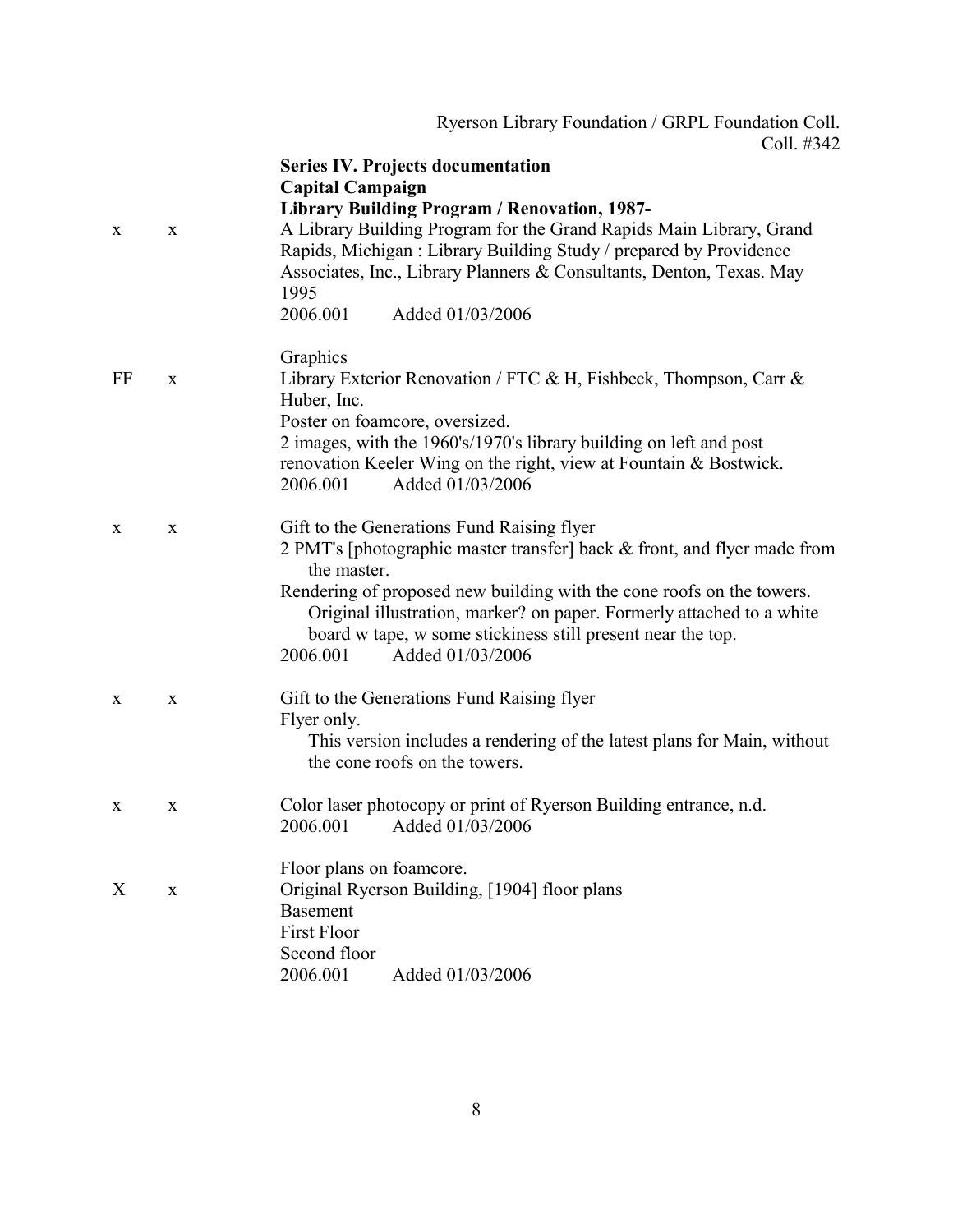#### **Series IV. Projects documentation Capital Campaign Library Building Program / Renovation, 1987** x x Hardy Holzman Pfeiffer Associates, Jan. 28, 1999 design boards. 1. 1967. Includes 4 images of furniture from that period, not used in the old building, plus a color scheme. 2. Ryerson Entrance. Includes image of old entrance and detail, plus a view toward the interior skylight, along with a sample of the Ryerson carpet pattern. 3. Ryerson Periodicals. 2 images of chairs and a color scheme. 4. Ryerson Meeting Room. 2 images of chairs, and a color scheme. 2006.001 Added 01/03/2006

1 x Padnos Sculpture. 2004 Given to the Ryerson Foundation for the GRPL Information page & image from the GRPL Website Email to GRPL.ORG from Marcie Lewis. Jan 4, 2004.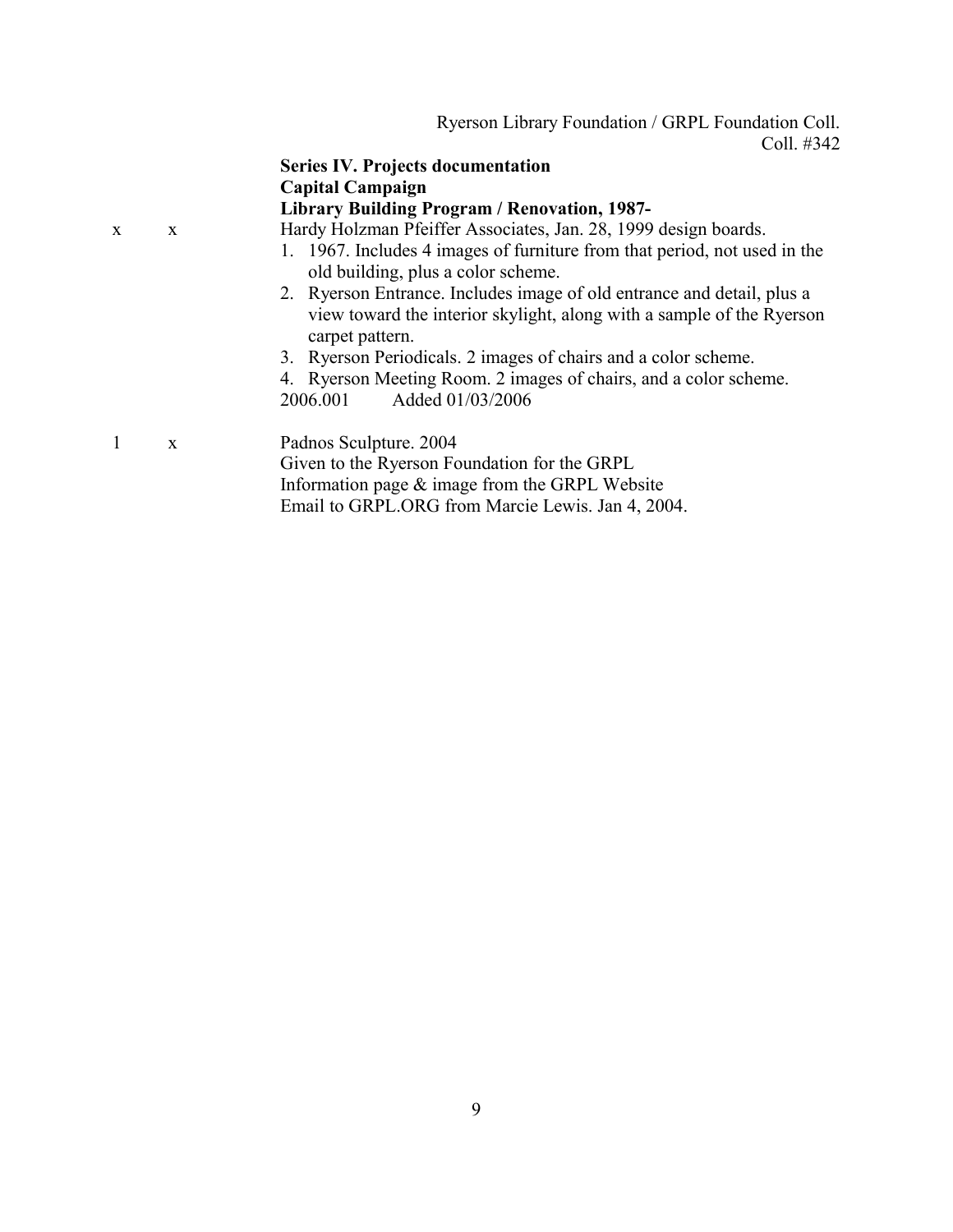| X           | $\mathbf X$  | Series V. Images & Photographs<br>Ryerson entrance. B/w photo image. Probably from a postcard. Not date, but<br>possibly early [ca. 1910?] A sign for an exhibit is attached to the building to the<br>left of the entrance.<br>Mounted on foamcore.<br>2006.001                                                                                                                                                                                                                                                             |
|-------------|--------------|------------------------------------------------------------------------------------------------------------------------------------------------------------------------------------------------------------------------------------------------------------------------------------------------------------------------------------------------------------------------------------------------------------------------------------------------------------------------------------------------------------------------------|
| <b>OVE</b>  | $\mathbf{X}$ | Ryerson Building photo images, reproductions. (x)<br>3 oversized prints of the original Ryerson toward the East, showing the building<br>on the corner. "15 min." parking sign at the curb, with people and auto in<br>front. Shows the original rear "stacks" wing.<br>1 view of Ryerson building from the park, to the East, showing the same corner<br>building/house center right, and other buildings toward Fountain Street behind<br>the library. No leaves on the trees.<br>In envelop with label "Amy McKay Design" |
| X           | $\mathbf X$  | Black & white photo montage of 5 postcards of the original Ryerson Library and<br>neighborhood. (6 copies, $01/03/2006$ )<br>2006.001                                                                                                                                                                                                                                                                                                                                                                                        |
| X           | $\mathbf X$  | 2003 color images of the Main Library $\&$ branches, including those newly<br>renovated.<br>Main Library<br>West Leonard Branch [new branch]<br>Van Belkum Branch Library [Creston]<br>Seymour Branch [new building]<br><b>Ottawa Hills Branch</b><br>Yankee Clipping Branch [no renovation visible]<br>Madison Square Branch [new building]<br>West Side Branch                                                                                                                                                             |
| $\mathbf X$ | X            | Main Library exteriors during renovation, Digital proofs, 4 sheets (Images 0001-<br>0033)<br>From FTC&H?                                                                                                                                                                                                                                                                                                                                                                                                                     |
| X           | $\mathbf X$  | Main Library during renovation, mostly interiors, with some exteriors, 3 sheets<br>Images 5788, 5789, 5792, 5794, 5796, 5799, 5800-5802, 5804-5805, 5807-5809,<br>5812-5815, 5817-5820, 5822-5731<br>From FTC&H?                                                                                                                                                                                                                                                                                                             |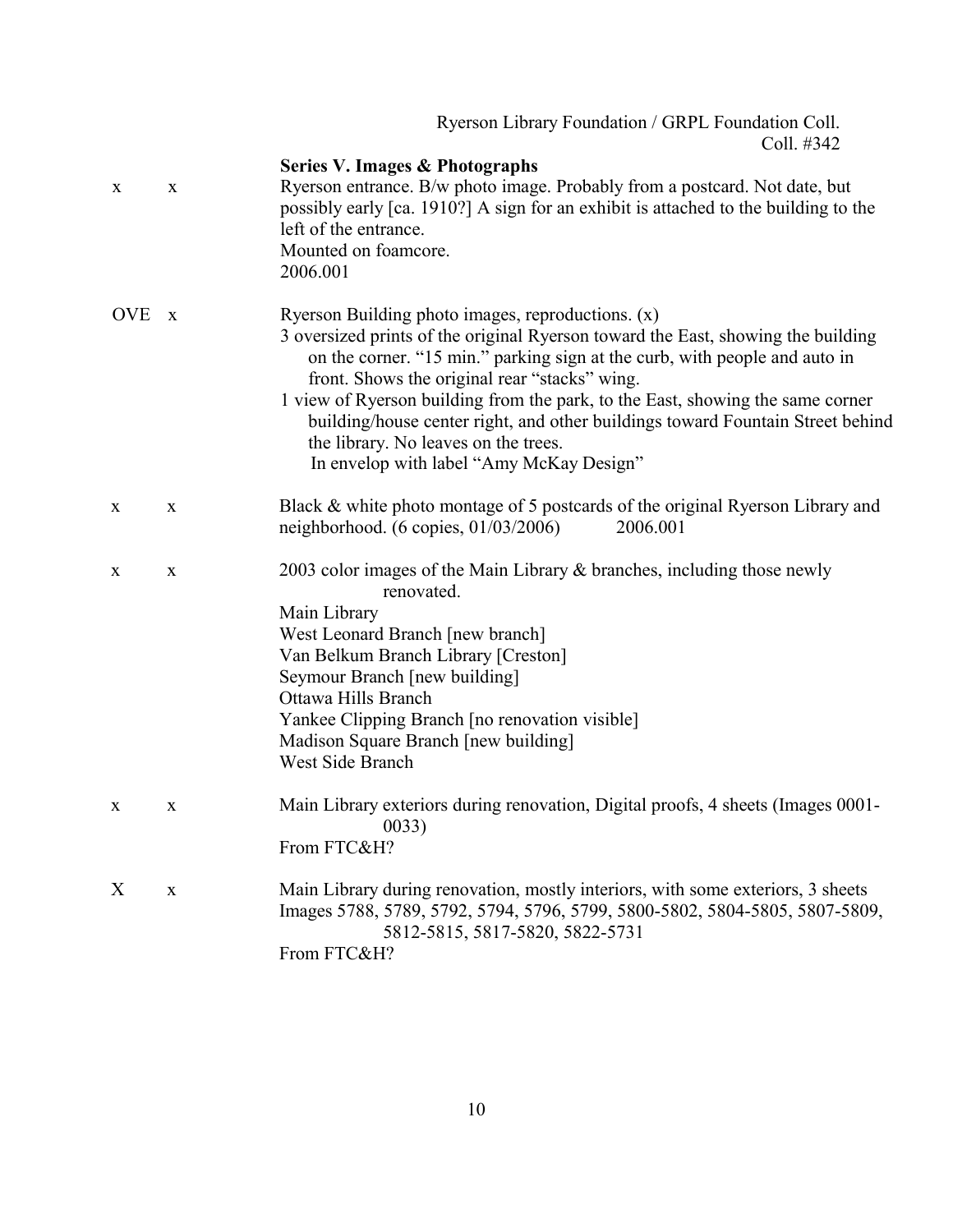|              |              | <b>Series IV. Projects documentation</b>                                                                                                                                                  |
|--------------|--------------|-------------------------------------------------------------------------------------------------------------------------------------------------------------------------------------------|
|              |              | <b>Capital Campaign</b>                                                                                                                                                                   |
|              |              | Library Building Program / Renovation, 1987-                                                                                                                                              |
| X            | X            | Renovation Photosheet sets.                                                                                                                                                               |
|              |              | Several sets with month $\&$ year handwritten on the first sheet.                                                                                                                         |
|              |              | April 2001                                                                                                                                                                                |
|              |              | May 2001                                                                                                                                                                                  |
|              |              | June 2001                                                                                                                                                                                 |
|              |              | <b>July 2001</b>                                                                                                                                                                          |
|              |              | Sept. 2001                                                                                                                                                                                |
|              |              | Some proofs have a yellow sticky tab, possibly annotating those to be printed as<br>photographs. Tabs to be removed for preservation (stickiness), and annotate with<br>small pencil "X". |
| $\mathbf{X}$ | $\mathbf{x}$ | Color proofs $\&$ photos of preconstruction building tour group. [March 2001]<br>2 proof sheets. Sheet 1 has 1-35 w 8 missing. Sheet 2 has 1-26, plus 2 added at the<br>end.              |
|              |              | 8 color prints, mostly of tour group rather than the building, but including the 2-R<br>fireplace. These print have Walgreens date 03/28/01.                                              |
|              |              | 2 sets of 35 mm. Negatives, to be removed to separate housing.                                                                                                                            |
|              |              |                                                                                                                                                                                           |